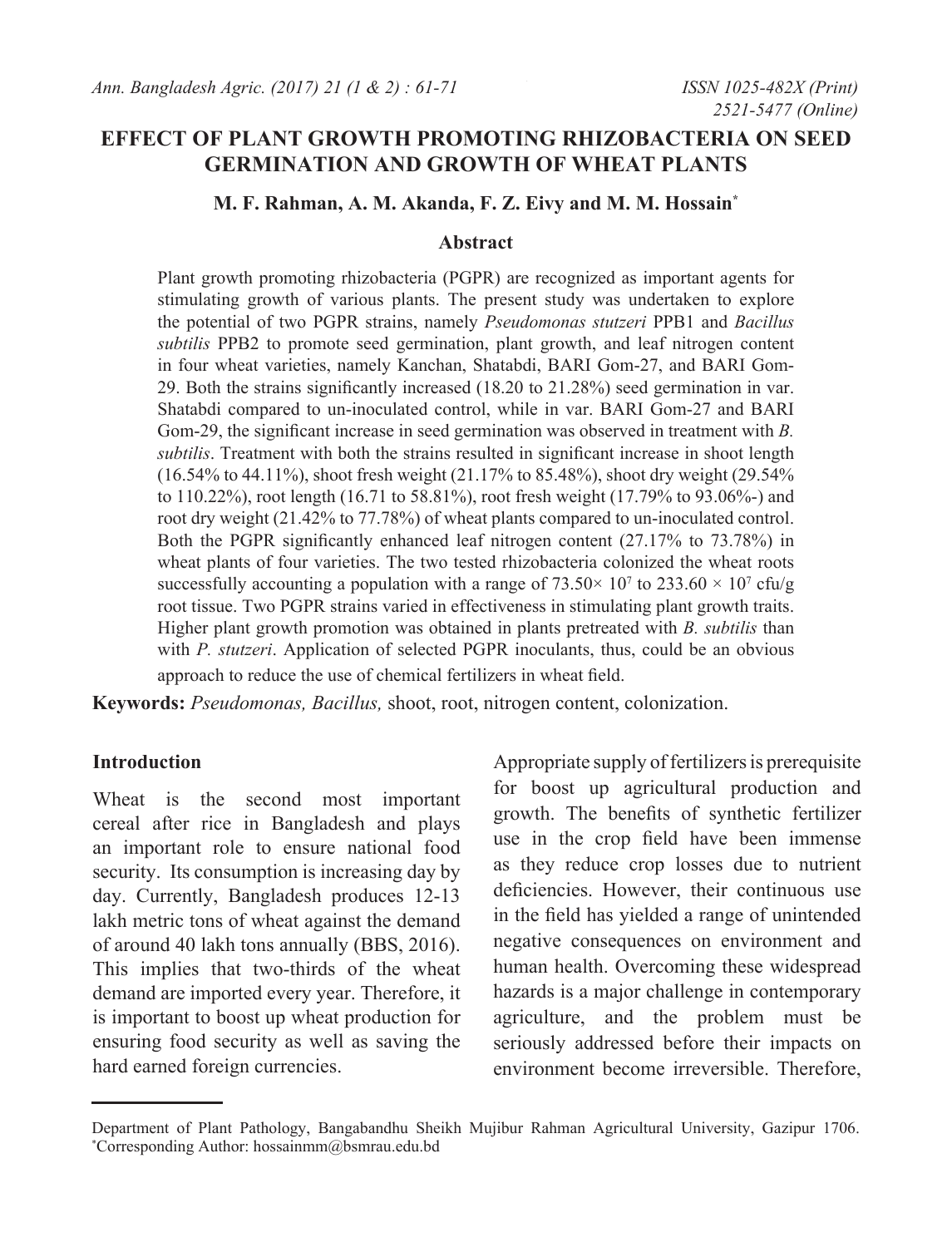emphasis must be given to green technologies which will preserve and prosper natural ecosystem. Natural ecosystems depend directly on beneficial microorganisms that are present in the rhizosphere soil and helps crops to reach higher productivities. The beneficial microorganisms of the rhizosphere are important determinants of plant health and soil fertility because they participate in several key processes in the soil, such as biological control of plant pathogens, nutrient cycling and seedling establishment (Jeffries *et al.,* 2003). Rhizospheric bacteria that exert beneficial effects on plant growth and development are referred to as plant growth promoting rhizobacteria (PGPR). In the last few decades, the use of PGPR for improving plant growth has been extended. PGPR can influence plant growth by production and release of secondary metabolites (plant growth regulators/phytohormones/biologically active substances), lessening or preventing deleterious effects of phytopathogenic organisms in the rhizosphere and/or facilitating the availability and uptake of certain nutrients from the root environment. Selection of effective PGPR is most critical aspect to have maximum benefits from this technology. The present study was undertaken to find the effect of seed priming with PGPR strains on seed germination and seedling growth of wheat.

## **Materials and Methods**

### **Plant materials**

Four wheat varieties namely Shatabdi, Kanchan, BARI Gom-27 and BARI Gom-29 were used in the experiment. Seeds of these varieties were collected from Plant Genetic Resource Center of Bangladesh Agricultural Research Institute, Gazipur, Bangladesh and stored at  $4^{\circ}$ C until use.

# **Selection of plant growth promoting rhizobacteria strains (PGPR)**

Four PGPR strains *Bacillus subtilis* PPB2, *Stenoprophomonas maltophilia* PPB3 and *Bacillus amyloliquefaciens* PPB10 were collected from a stock culture of the Department of Plant Pathology, BSMRAU, Gazipur.

### **Preparation of PGPR inocula**

Rhizobacterial strains were multiplied in 250 mL conical flasks containing 200 mL yeast peptone dextrose (YPD) broth (Islam *et al*., 2015) on an orbital shaker at 120 rpm for 72 hr at 27<sup>o</sup>C. The bacterial cells were separated from the broth by centrifugation at 15000 rpm for 1 min at  $4^{\circ}$  C. The bacterial cells were washed twice with sterilized distilled water. The bacterial pellets were suspended in 0.6 mL sterilized distilled water and vortexed for 45 seconds. The final suspensions of the rhizobaterial strains were used as inoculum .

### **Seed priming with PGPR inocula**

For priming, 15 g of apparently healthy wheat seeds of each variety were surface sterilized with 1.0% chlorox for 2 min and rinsed in sterilized distilled water for three times. Surface sterilized seeds were soaked in the PGPR suspension for 10 min and air dried overnight at room temperature to ensure better coating of the seeds with the rhizobacteria. Another set of grains were soaked in only sterilized distilled water, which were used for control treatment. After priming with PGPR strains, the number of bacterial cells per seed was counted following serial dilution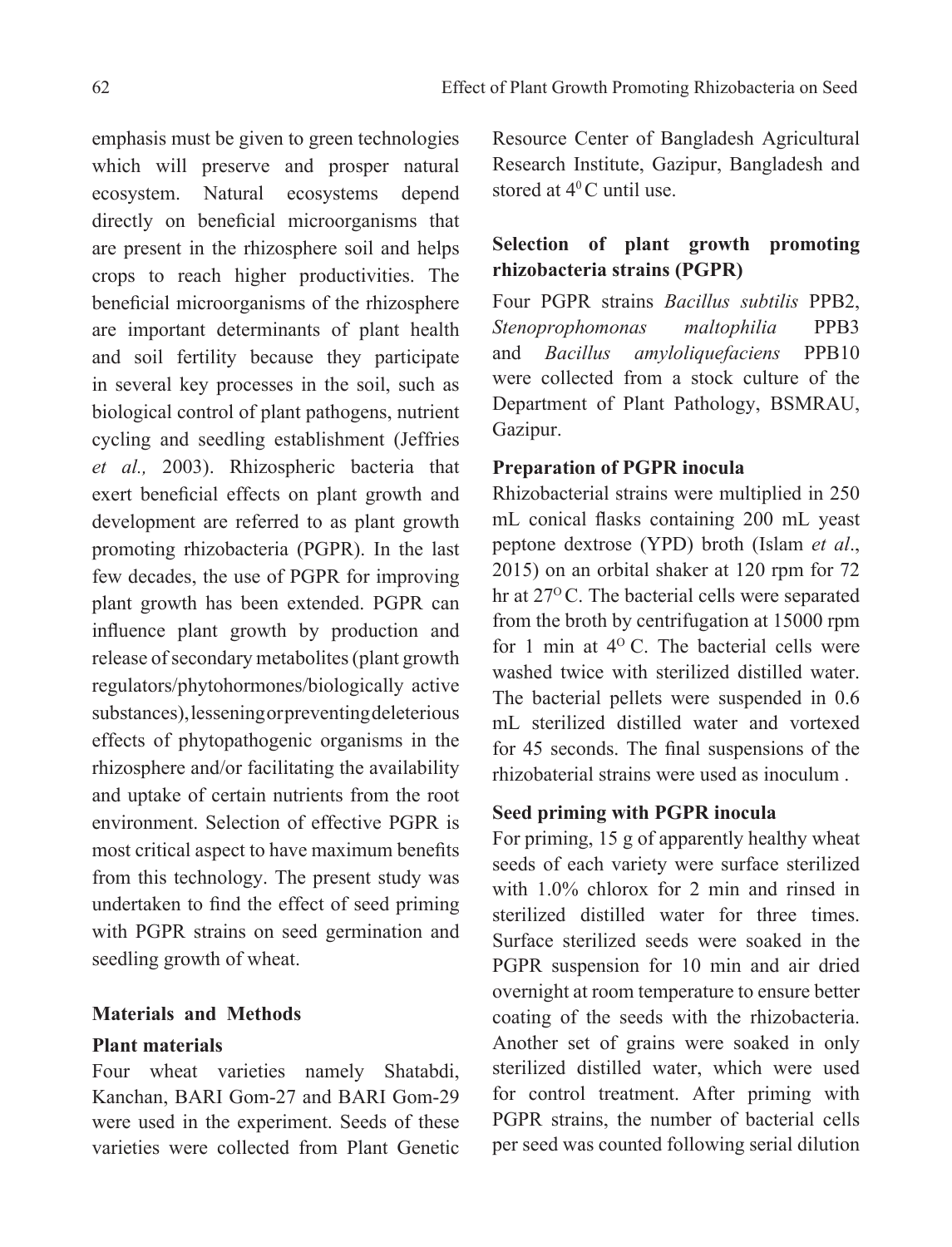plate technique. Weight of primed seeds was taken and homogenized in sterilized distilled water with sterilized mortar and pestle. Serial dilution of the bacterial suspension was prepared with sterilized distilled water up to 10-6. An aliquot of 100 µL suspension of each dilution was spread evenly on Petri dishes containing King's B agar medium. After 24 hr of incubation at  $28\,^{\circ}$ C, the number of colony-forming units (cfu) per gram of seed was recorded.

## **Examination of effect of seed priming with PGPR on germination in wheat**

In order to determine the effect of the isolates on germination and seedling vigor, 100 seeds inoculated with each isolate were incubated in ten 9-cm petri dishes on two layers of moistened filter paper. As a control treatment, seeds treated with water instead of bacterial suspensions were also established. In order to maintain sufficient moisture for germination, 5 mL distilled water was added to the petri dishes every other day, and seeds were incubated at  $28 \pm 2^0$  C in a light incubator. Germination was considered to have occurred when the radicles were half of the seed length. The germination percentage was recorded every 24 hours for 7 days. Root and shoot length were measured after the seventh day. The experiment was planned as a completely randomized design with 10 replications for each isolate.

Number of seeds germinated  
Germanation rate (
$$
\degree
$$
)=  
Total number of seeds<sup>100</sup>

# **Growing of seedlings and collection of data on germination and seedling growth**

Field soil collected from BSMRAU experimental farm was used as potting

medium. The soil contained 0.84% organic carbon, 1.84 % organic matter, 0.10% nitrogen, 0.12% phosphorus, and 0.91% potassium. The pH of the potting soil was 6.41. The soil contained 45.52% sand, 36.00% silt, 18.48% clay, and 21.96% moisture. The soil was autoclaved twice at 24 hours intervals for 20 min at  $121^{\circ}$  C under the pressure of  $1.1$ kg / cm2 before pouring it in pot. About 180 g of autoclaved soil was poured in each plastic pot (9.5 cm x 7.0 cm). Before pouring the soil, the pots were washed with 10.0% chlorox for 10 min and rinsed with tap water for three times. Primed seeds of wheat were planted in each plastic pots (9.5 cm**×**7.4 cm) filled with potting soil. Water treated seeds were planted in another sets of pots which served as control. Each pot received 10 seeds. After seven days of planting, data on seed germination were recorded. Germinated seedlings were thinned to have five seedlings per pot. The seedlings were allowed to grow for three weeks providing proper soil moisture. After three weeks, wheat seedlings were uprooted carefully from the pots to minimize root damage. The root systems were washed with tap water and soaked with blotting paper to remove excess water. Data on shoot weight, shoot length, root weight and root length were recorded.

#### **Root colonization by PGPR strains**

After priming with PGPR strains, the number of bacterial cells per seed was counted following serial dilution plate technique (Mian, 1995). After collecting data on root growth, root systems were thoroughly washed with running tap water to remove adhering soil particles. After washing, the root systems were surface sterilized with 1.0% chlorox for 1 min, rinsed in sterilized distilled water for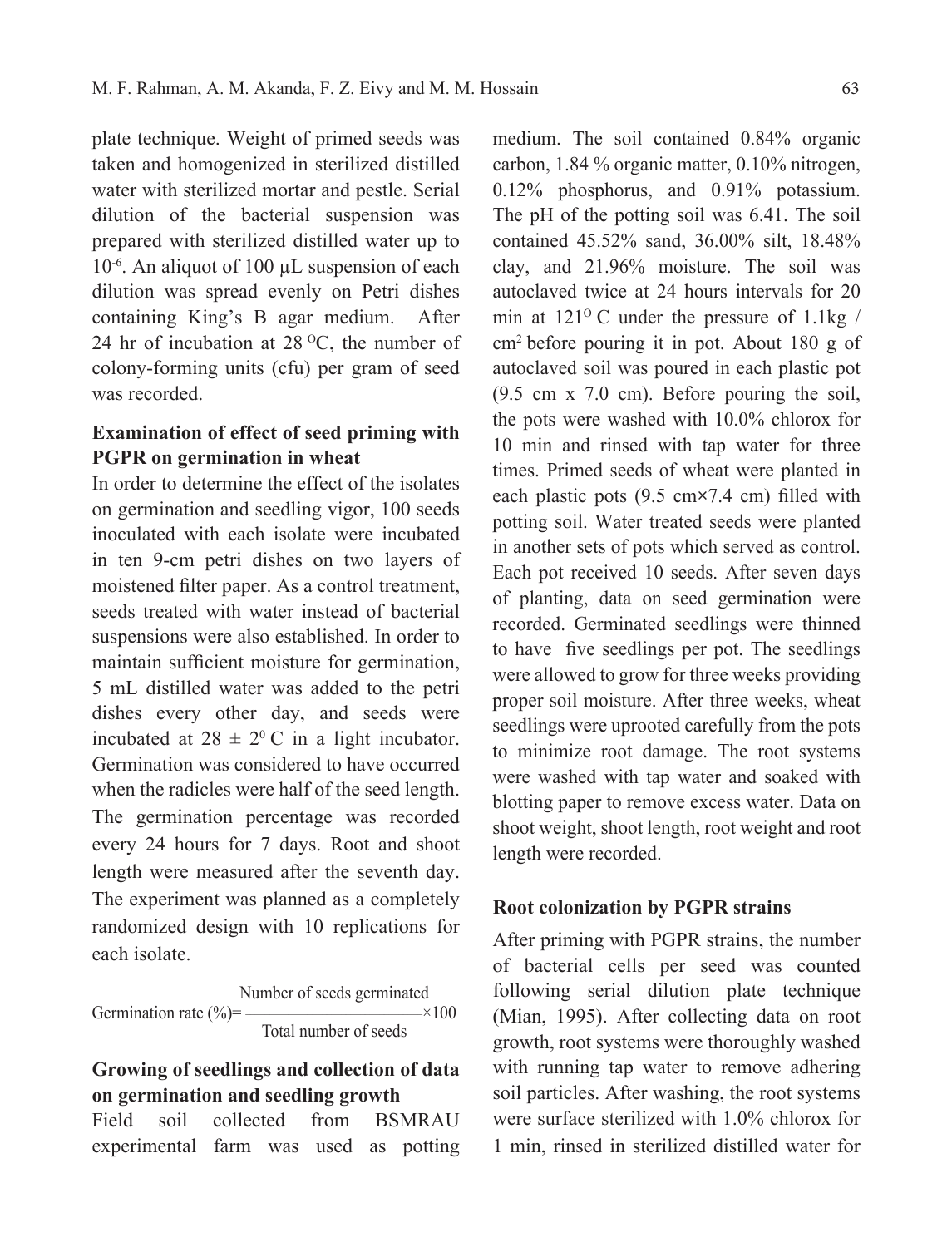three times, soaked with blotting paper to remove excess water and air dried. Weight of each of the air dried root system was taken and homogenized in sterilized distilled water with sterilized mortar and pestle. Serial dilution of the bacterial suspension was prepared with sterilized distilled water up to 10-6. Similarly, serial dilution of bacterial suspension was prepared from primed seeds. A 100 µl aliquot of each dilution was spread evenly on Petri dishes containing King's B agar medium (Mian, 1995) and incubated for 24 hr at  $25^{\circ}$  C. Subsequently, appropriate dilutions were plated onto King's B medium. After 24 hours of incubation at  $28^{\circ}$  C, the number of colony-forming units (cfu) per gram of infected root tissue and per gram of seed was recorded. Data were expressed in number of bacterial cells per gram of seed and per gram of root.

## **Determination of leaf nitrogen content**

Total nitrogen contents in leaf of seedling was determined following modified Kjeldahl method (Kjeldahl, 1983) using sulfuric acid and salicylic acid digestion techniques followed by distillation and titration (Bramner and Keeney, 1965).

# **Experimental Design and Statistical Analysis**

Experiments were conducted following completely randomized design with three replications. Collected data were analyzed using MSTAT-C and Statics10 program. The experiments were repeated at least twice and data with similar results were presented. Means were separated following least significant difference (LSD) test at 5% level of probability.

### **Results and Discussion**

# **Effect of seed priming with PGPR on germination of wheat varieties**

Priming of seeds with two PGPR increased germination of wheat seeds over control in four wheat varieties, although significant differences from control were not observed in all the varieties. The highest seed germination (88.93%) was observed in the variety Shatabdi treated with *B. subtilis* and the lowest seed germination (66.39%) was found in control treatment in the variety Kanchan (Table 1). The maximum (21.95%) increase in germination over control was obtained in wheat variety BARI Gom-29 treated with *B. subtilis*, which was followed by the treatment of the variety Shatabdi (21.27%) and BARI Gom-27 (20.68%) with the same bacteria. Treatment with *B. subtilis* in var. Kanchan did not increase germination significantly. Similar result was also observed in seeds of the variety Kanchan, BARI-Gom-27 and BARI Gom-29 treated with *P. stutzeri,* while significant increase in seed germination was found in the variety Shatabdi*.* The percent increase in germination of seeds in Kanchan, Shatabdi, BA.RI Gom-27 and BARI Gom-29 treated wills *P. stutzeri* were 8.73%, 18.20%, 7.63%, and 12.82%, respectively, over control. This indicates that seed treatment with *B. subtilis* resulted the highest increase in germination in all the wheat varieties except Kanchan.

# **Effect of seed priming with PGPR on shoot and root growth of wheat varieties**

### **Shoot length**

Both the rhizobacteria gave significant increase in shoot length in wheat variety Kanchan, compared to control, where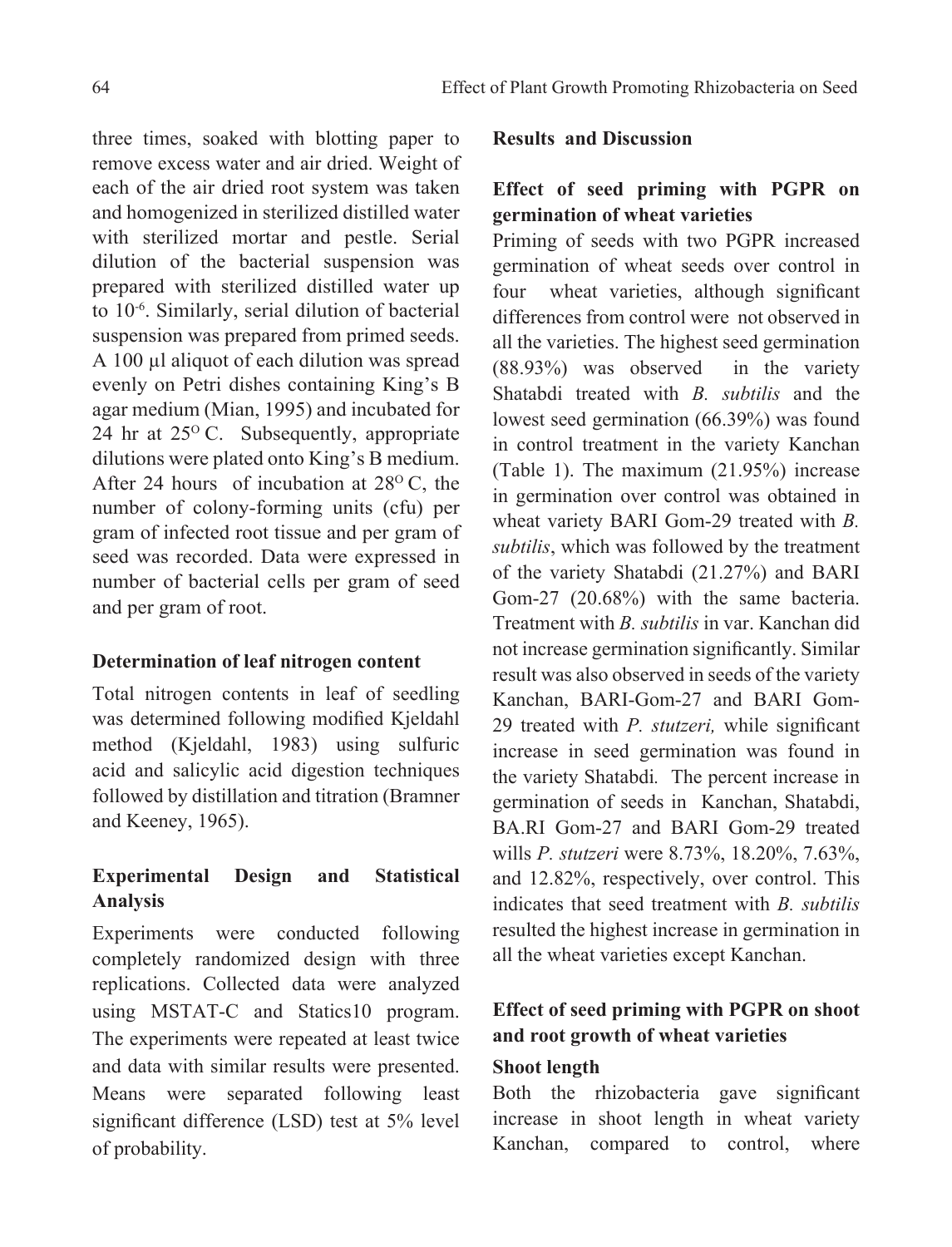| <b>PGPR</b>          | Germination percentage of four wheat varieties |                      |                      |                       |  |
|----------------------|------------------------------------------------|----------------------|----------------------|-----------------------|--|
|                      | Kanchan                                        | Shatabdi             | <b>BARI</b> Gom-27   | <b>BARI</b> Gom-29    |  |
| Pseudomonas stutzeri | 72.35 de $B^*$<br>(8.73)                       | 86.67 b B<br>(18.20) | 73.33 d AB<br>(7.63) | 80.23 c AB<br>(12.82) |  |
| Bacillus subtilis    | 73.30 d B<br>(10.15)                           | 88.93 a A<br>(21.28) | 82.22 c A<br>(20.68) | 86.72 hA<br>(21.95)   |  |
| Control              | $66.54$ g B                                    | 73.33 d C            | 68.13 f B            | $71.11 \text{ e } B$  |  |

**Table 1. Effect of inoculation of rhizobacteria on germination of wheat varieties**

\*Values having same letter (lower case in a row and upper case in a column) are not significantly different ( $P \ge 0.05$ ).

maximum shoot length (28.57 cm) was recorded in plants treated with *B. subtilis* (Table 2)*.* Seed treatment of this variety with *P. stutzeri* and *B. subtilis* increased the seedling shoot length by 38.25% and 44.11% over control, respectively. Seed treatment with *P. stutzeri* and *B. subtilis* significantly increased the shoot length of the seedlings of Shatabdi compared to that in control, which were 23.36% and 25.56% higher than control, respectively. Although treatment receiving both the PGPR strains significantly increased shoot length of BARI Gom-27 significantly, the highest increase (30.43%) was observed with *B. subtilis*. Both *P. stutzeri* and *B. subtilis*  significantly stimulated higher shoot length compared to control in var. BARI Gom-29, which were 16.54% and 24.77% higher over control, respectively*.*

#### **Fresh weight of shoot**

Seed priming with two PGPR isolates resulted in significant increase in fresh shoot weight compared to control. In all the varieties, the maximum increase in fresh shoot weight was obtained with *B. subtilis*, which were 85.48%, 43.16%, 54.54% and 57.05% in var. Kanchan, Shatabdi, BARI Gom27 and BARI Gom29, respectively (Table 3). On the other hand, the percent increase in shoot fresh weight by *P. stutzeri* over control was 42.74%, 33.81%, 36.36% and 21.17% in var. Kanchan, Shatabdi, BARI Gom27 and BARI Gom29, respectively.

**Table 2. Effect of seed priming with plant growth promoting rhizobacteria on shoot length of seedling of wheat varieties**

| <b>PGPR</b>          | Shoot length (cm) of four wheat varieties |                                  |                             |                        |
|----------------------|-------------------------------------------|----------------------------------|-----------------------------|------------------------|
|                      | Kanchan                                   | Shatabdi                         | <b>BARI</b> Gom-27          | <b>BARI</b> Gom-29     |
| Pseudomonas stutzeri | $25.26 e* B**$<br>(38.25)                 | $26.40 \text{ cd } A$<br>(23.36) | 29.33 cd A<br>(28.64)       | 29.17 h B<br>(16.54)   |
| Bacillus subtilis    | 26.33 c A<br>(44.11)                      | 26.87 fA<br>(25.56)              | 29.74 de A<br>(30.43)       | 31.23 a $A$<br>(24.77) |
| Control              | 18.27 hC                                  | $21.40 \text{ g B}$              | $22.80 \text{ e } \text{B}$ | $25.03$ de C           |

\*Values having same letter (lower case in a row and upper case in a column) are not significantly different (*P ≥ 0.05*)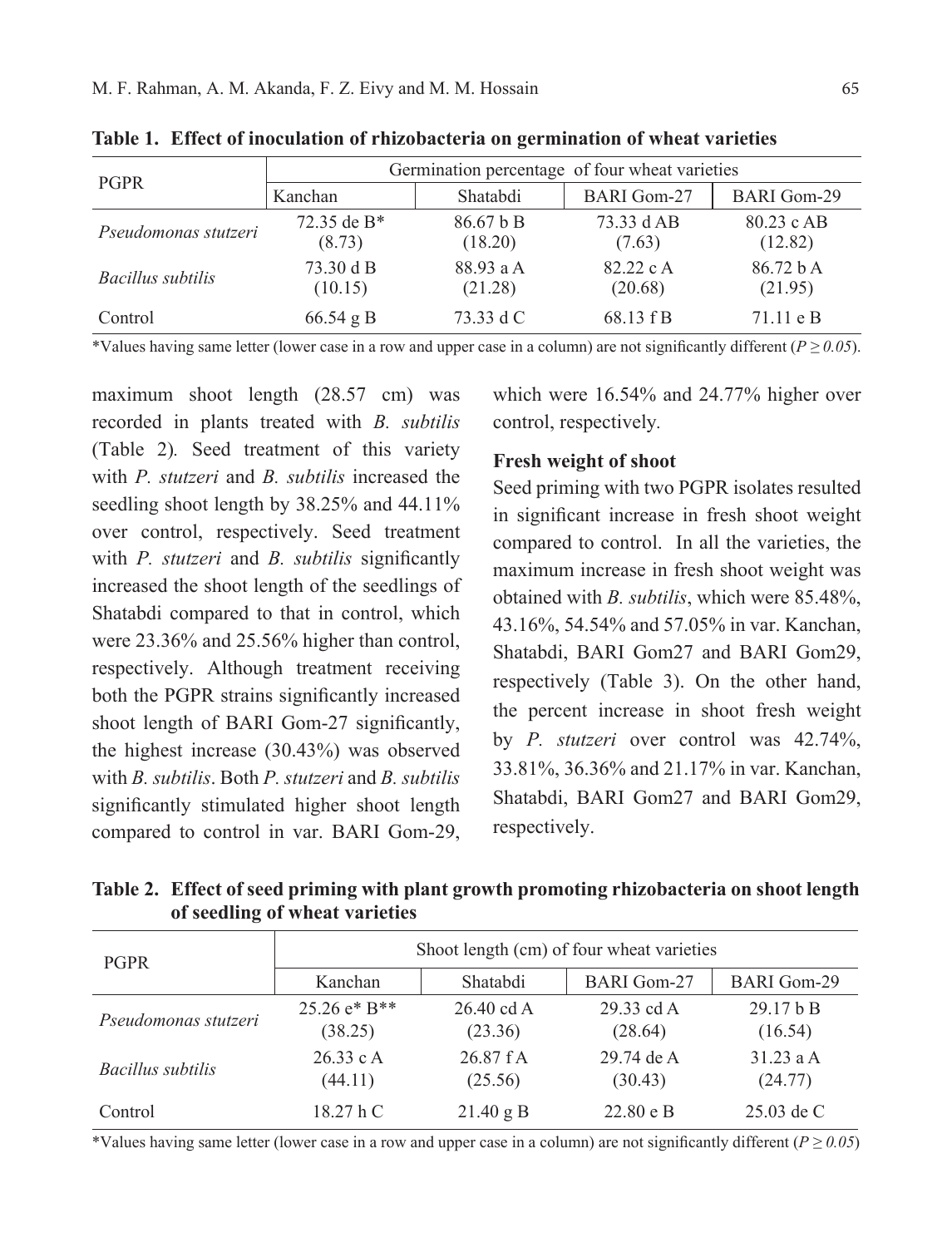| <b>PGPR</b>          | Fresh shoot weight (mg) |                  |                    |                    |
|----------------------|-------------------------|------------------|--------------------|--------------------|
|                      | Kanchan                 | Shatabdi         | <b>BARI</b> Gom-27 | <b>BARI</b> Gom-29 |
| Pseudomonas stutzeri | $177c* A**$<br>(42.74)  | 186cA<br>(33.81) | 180cA<br>(36.36)   | 206 b B<br>(21.17) |
| Bacillus subtilis    | 230cA<br>(85.48)        | 199hA<br>(43.16) | 204cA<br>(54.54)   | 267aA<br>(57.05)   |
| Control              | 124 d B                 | 139 d B          | 132 c $B$          | $170 \text{ c C}$  |

**Table 3. Effect of pre sowing seed priming with rhizobacteria on the fresh weight of shoot of wheat varieties**

\*Values having same letter (lower case in a row and upper case in a column) are not significantly different (*P ≥ 0.05*)

### **Dry weight of shoot**

Irrespective of wheat varieties, seed treatment with PGPR significantly increased dry weight of shoot compared to control. Seed priming with *B. subtilis* yielded significantly higher dry weight of shoot compared to treatment with *P. stutzeri* in all varieties (Table 4). The percent increase in dry weight of shoot over control in treated plants with *B. subtilis* and *P. stutzeri* were increased by 110.22% and 29.54%, respectively in var. Kanchan, 75.58% and 55.81%, respectively in var. Shatabdi, 83.11% and 71.42%, respectively in var. BARI Gom-27 and 106.59% and 71.42%, respectively in var. BARI Gom-29 (Table 4).

### **Root length**

Plants treated with *P. stutzeri* and *B. subtilis* produced significantly longer roots in all the varieties compared to control. The maximum (58.83%) increase in root length over control was achieved in BARI Gom-29 treated with *B. subtilis* followed by same variety treated with *P. stutzeri* (50.00%) (Table 5).

### **Fresh weight of root**

Fresh weight of root of wheat seedlings was significantly increased in PGPR-treated plants of all the varieties compared to control. Seeds treated with *B. subtilis* produced higher fresh weight of root in var. Kanchan, Shatabdi, BARI Gom-27 and BARI Gom-29 *P. stutzeri*

**Table 4. Effect of pre-sowing seed priming with rhizobacteria on dry weight of shoot of wheat varieties**

| Plant growth promoting   | Dry shoot weight (mg) |                       |                          |                     |
|--------------------------|-----------------------|-----------------------|--------------------------|---------------------|
| Rhizobacteria            | Kanchan               | Shatabdi              | <b>BARI</b> Gom-27       | <b>BARI</b> Gom-29  |
| Pseudomonas stutzeri     | 114 bc $B$<br>(29.54) | 134 a $A$<br>(55.81)  | 132hA<br>(71.42)         | 156 a A<br>(71.42)  |
| <i>Bacillus subtilis</i> | 185 a A<br>(110.22)   | $151$ bc B<br>(75.58) | 141 c $\land$<br>(83.11) | 188 b B<br>(106.59) |
| Control                  | 88 e C                | 86 de C               | 77 e B                   | 91 d C              |

\*Values having same letter (lower case in a row and upper case in a column) are not significantly different ( $P \ge 0.05$ ).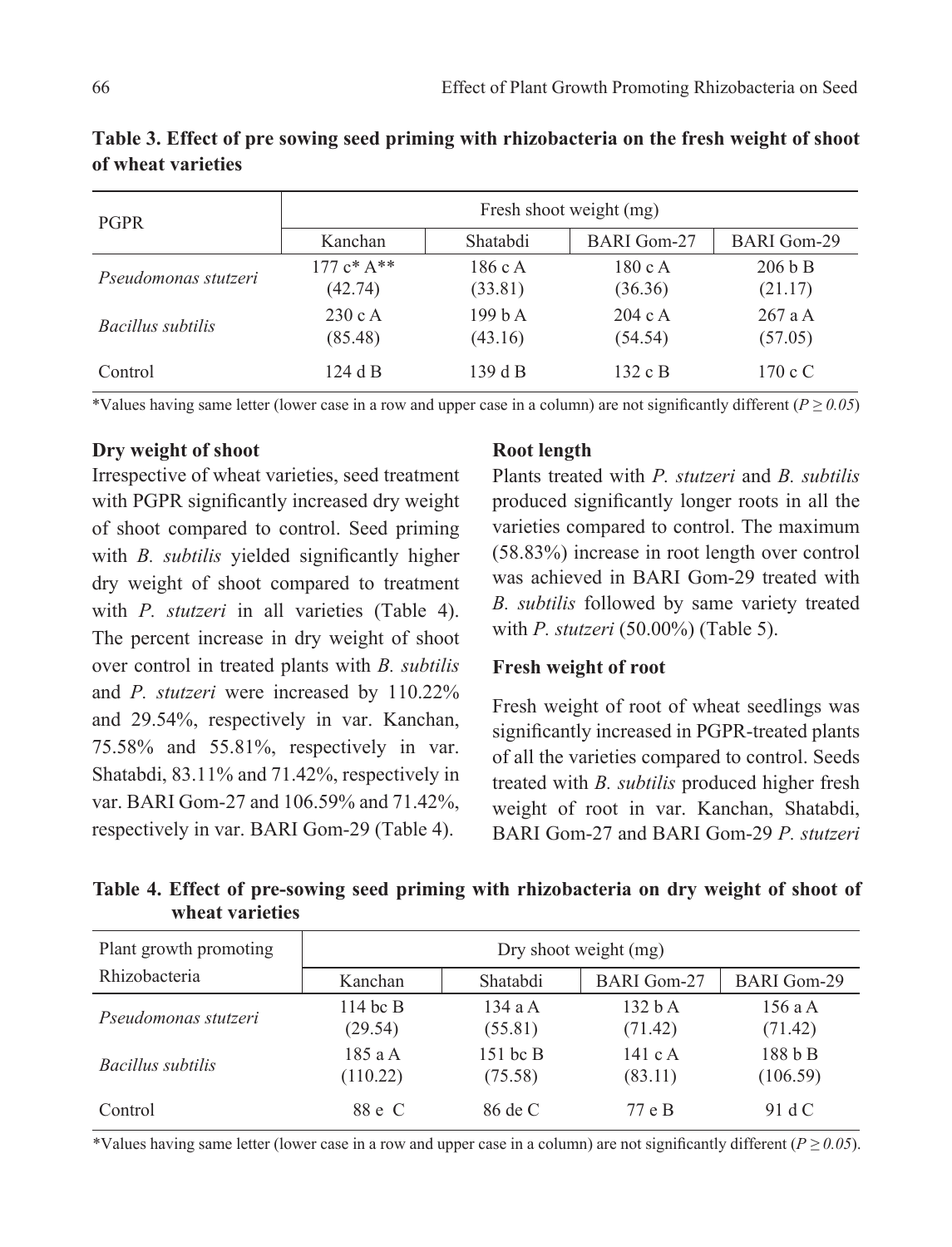| <b>PGPR</b>          | Root length (cm)               |                        |                                       |                        |
|----------------------|--------------------------------|------------------------|---------------------------------------|------------------------|
|                      | Kanchan                        | Shatabdi               | <b>BARI</b> Gom-27                    | <b>BARI</b> Gom-29     |
| Pseudomonas stutzeri | $8.22$ bc*A**<br>(21.06)       | $9.25$ a A<br>(22.84)  | $8.03 \text{ c} \text{ B}$<br>(16.71) | $9.00$ ab A<br>(50.00) |
| Bacillus subtilis    | 8.45 <sub>b</sub> A<br>(24.46) | $9.08$ ab A<br>(20.58) | 9.10aA<br>(32.26)                     | 9.53aA<br>(58.83)      |
| Control              | $6.79$ fg B                    | $7.53$ d B             | 6.88 fC                               | 6.00 h B               |

**Table 5. Effect of seed priming with rhizobacteria on root length of seedling of wheat varieties**

\*Values having same letter (lower case in a row and upper case in a column) are not significantly different (*P ≥ 0.05*)

**Table 6. Effect of seed priming with rhizobacteria on the fresh weight of root of wheat varieties**

| <b>PGPR</b>          | Fresh root weight (mg)    |                        |                      |                    |  |
|----------------------|---------------------------|------------------------|----------------------|--------------------|--|
|                      | Kanchan                   | Shatabdi               | <b>BARI</b> Gom-27   | <b>BARI</b> Gom-29 |  |
| Pseudomonas stutzeri | 146 $c^*$ AB**<br>(35.18) | 133 d AB<br>(17.69)    | 156.0 c B<br>(54.45) | 181bB<br>(49.58)   |  |
| Bacillus subtilis    | 149cA<br>(37.96)          | 143 c $\AA$<br>(26.54) | 195 a $A$<br>(93.06) | 198aA<br>(63.63)   |  |
| Control              | 108 f C                   | 113 $\mathrm{e}$ f C   | $101 \text{ g C}$    | $121 \text{ e C}$  |  |

\*Values having same letter (lower case in a row and upper case in a column) are not significantly different (*P ≥ 0.05*)

than those treated with *P. stutzeri* (Table 6). With regard to percent increase in fresh weight of root over control, the highest value (93.06%) was achieved in plants of BARI Gom-27 treated with *B. subtilis* which was followed by those (63.63%) of BARI Gom-27 treated with *B. subtilis*.

### **Dry weight of root**

Application of both the rhizobacteria significantly increased dry weight of root compared to control in all the varieties of wheat. In var. Kanchan and Shatabdi, the treatment effect of *P. stutzeri* and *B. subtilis* on dry weight of root was statistically similar (Table 7), while in var. BARI Gom-27 and BARI Gom-29, treatment with *B. subtilis*  produced significantly the higher dry weight

of root than *P. stutzeri*. The percent increase in root dry weight by *P. stutzeri* over control ranged from 21.42% to 59.25%, where the maximum and the minimum increase was observed in var. BARI Gom-27 and BARI Gom-29. Similarly, the highest percent increase (77.78%) in dry weight by *B. subtilis* over control was accounted in var. BARI Gom-29 and the lowest increase (47.82%) was in var. Shatabdi.

#### **Nitrogen content in leaf**

Nitrogen content in leaf of wheat seedlings was enhanced significantly in all the varieties by inoculation with PGPR compared to control. Seed treatment with *B. subtilis* resulted in the highest nitrogen content in leaf in all four varieties, ranging from 3.18 to 2.82%. The percent increase in leaf content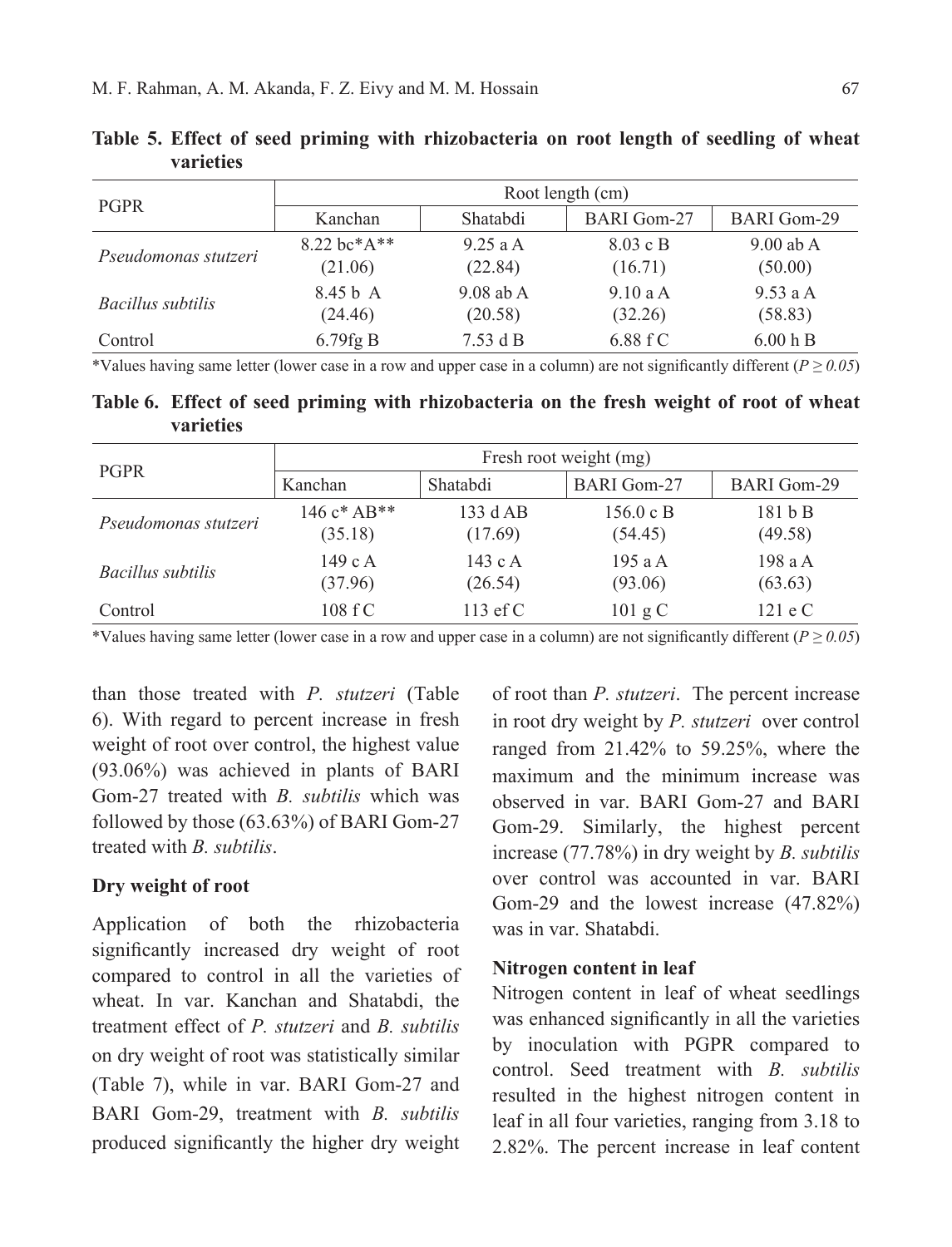| <b>PGPR</b>          | Dry weight of root (mg) of wheat varieties |                    |                    |                    |
|----------------------|--------------------------------------------|--------------------|--------------------|--------------------|
|                      | Kanchan                                    | Shatabdi           | <b>BARI</b> Gom-27 | <b>BARI</b> Gom-29 |
| Pseudomonas stutzeri | $34c*AP**$<br>(41.66)                      | 31 dAB<br>(34.78)  | 34 cd B<br>(21.42) | $43h$ B<br>(59.25) |
| Bacillus subtilis    | 37 c A<br>(54.16)                          | 34 cd A<br>(47.82) | 46 a A<br>(64.28)  | 48 a A<br>(77.78)  |
| Control              | 24 fC                                      | 23 fC              | 28 e C             | 27 e C             |

**Table 7. Effect of seed priming with rhizobacteria inoculation on dry weight of root wheat varieties**

\*Values having same letter (lower case in a row and upper case in a column) are not significantly different ( $P \ge 0.05$ ).

| PGPR Kanchan         | % Nitrogen content in leaves of wheat varieties <sup>*</sup> |                       |                      |                               |
|----------------------|--------------------------------------------------------------|-----------------------|----------------------|-------------------------------|
|                      | Shatabdi                                                     | BARI Gom-27           |                      | <b>BARI</b> Gom-29            |
| Pseudomonas stutzeri | 2.40 d <sup>*</sup> B <sup>**</sup><br>(35.69)               | $2.20$ f B<br>(23.59) | 2 34 de B<br>(27.17) | $2.60 \text{ c B}$<br>(42.07) |

2.82 d A (58.42)

**Table 8. Effect of inoculation of rhizobacteria on nitrogen content in leaves of wheat varieties** 

\*Values having same letter (lower case in a row and upper case in a column) are not significantly different (*P ≥ 0.05*).

Control 1.77 h C 1.78 gh C 1.84 g C 1.83 j C

by the application with *B. subtilis* were 72.88, 58.42, 60.87 and 73.77% in var. Kanchan, Shatabdi, BARI Gom-27 and BARI Gom-29, respectively (Table 8). On the other hand, nitrogen content in leaf in *P. stutzeri*inoculated plants ranged from 2.20 to 2.60%, where the lowest and the highest nitrogen content were found in var. Shatabdi and BARI Gom-29, respectively. Treatment with *P. stutzeri* increased leaf nitrogen content by 35.59, 23.60, 27.17 and 42.08%, in var. Kanchan, Shatabdi, BARI Gom-27 and BARI Gom-29, respectively.

*Bacillus subtilis* 3.06 ab A

(72.88)

### **Root colonization by PGPRs**

Two rhizobacterial isolates were examined for their root colonization ability in four varieties of wheat. The number of *Bacillus subtilis* in roots of four varieties ranged

from  $131.20 \times 10^7$  to  $200.20 \times 10^7$  cfu/g root tissues, where the maximum number was found in var. Kanchan and the minimum in var. Shatabdi (Fig. 1). Similarities, *P. stutzeri* showed root colonization value of 73.50×  $10<sup>7</sup>$  to 233.60 $\times$  10<sup>7</sup> cfu/g root tissues of these varieties, where the maximum cfu was found in var. BARI Gom-29 and the minimum in var. Kanchan. This indicated that higher cfu was recorded in the roots of *B. subtilis*-treated plants of var. Kanchan, Shatabdi and BARI Gom-27 compared to those of *P. stutzeri*treated plants, while *P. stutzeri* showed higher cfu than *B. subtilis* in var. BARI Gom-29.

2.96 bc A (60.86)

3.18 a A (73.78)

The results of the study revealed that application of PGPR significantly increased seed germination, plant height and biomass production compared to untreated control.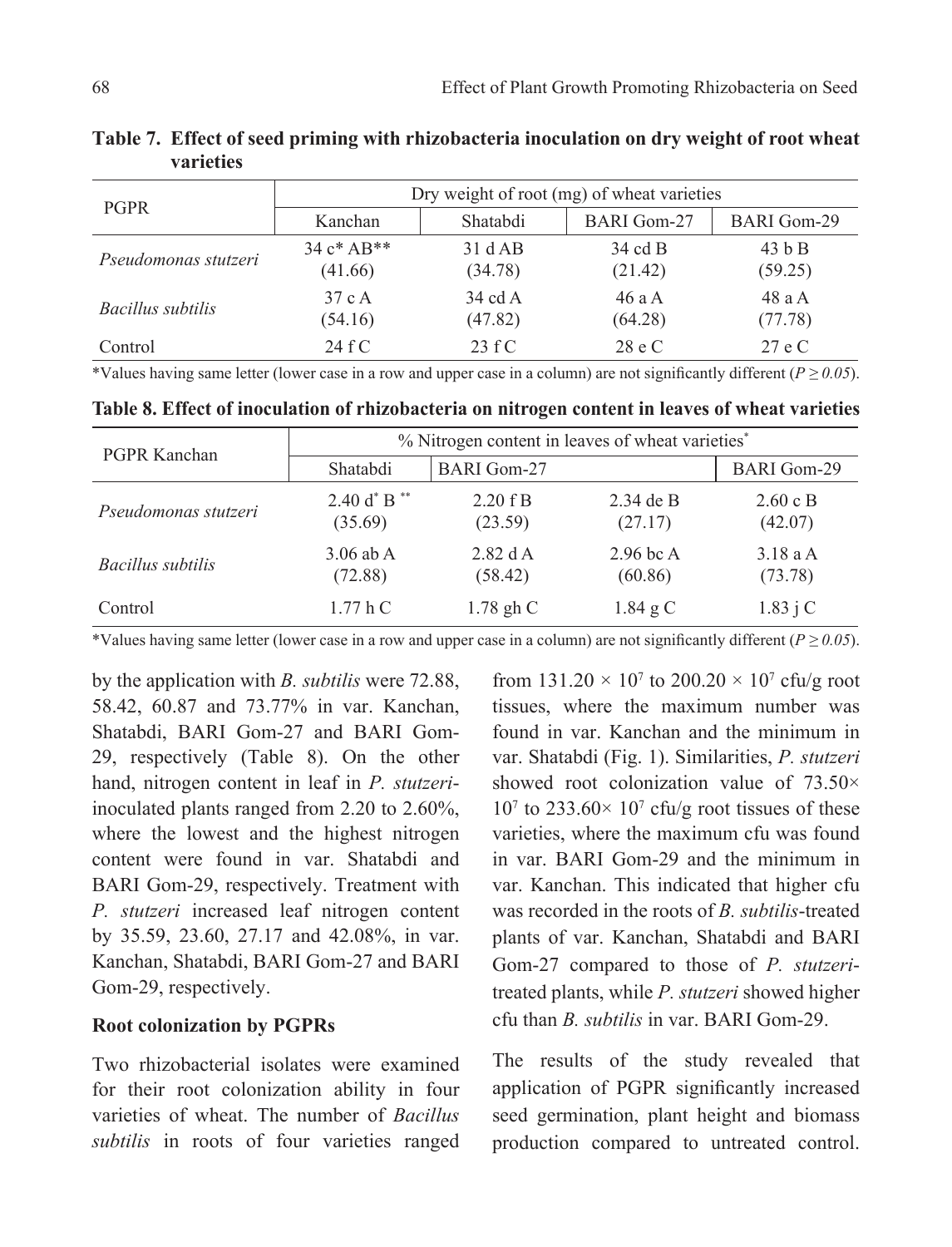

**Fig. 1. Growth of rhizobaterial isolates in the roots of four wheat varieties (cfu/g fresh root weight).** 

Similar increase in plant height and leaf area was observed in different crops inoculated with *Pseudomonas*, *Azospirillum* and *Azotobacter*  strains (Saukat *et al.,* 2006a, b). Hamidi *et al.* (2011) reported that seed biofortification by plant growth promoting rhizobacteria significantly enhanced the root length, root fresh and dry weight of maize seedlings. Other studies also showed the positive effect of PGPR on germination and root-shoot growth of plants (Gholami *et al.,* 2009; Mahmood *et al.,* 2010). Such improvement in germination and plant growth might be attributed to  $N_2$ fixing and phosphate solubilizing capacity of bacteria as well as the ability of these microorganisms to produce growth promoting substances (Egamberdiyeva *et al.,* 2002: Awad *et al.,* 2011: Saharan and Nehra, 2011). In the present study, rhizobacterial

inoculant increased leaf nitrogen content in wheat plants. Barneix *et al.* (2005) reported that inoculation of plant with rhizobacteria enhanced nitrogen accumulation in the plant, increasing the efficiency of use of the applied fertilizer, with the potential benefit of reducing losses to the environment. Burd *et al.* (2000) reported that plant growth promoting rhizobacteria might enhance plant height and productivity by synthesizing phytohormones, increasing the local availability of nutrients as well as facilitating the uptake of nutrients by the plants. Other investigators also reported similar results. However, it is yet to know whether a single or a mixture of different mechanisms are operating in a single plantmicrobe interaction.

Rhizobacteria establish root colonization on rhizoplane or in rhizosphere and further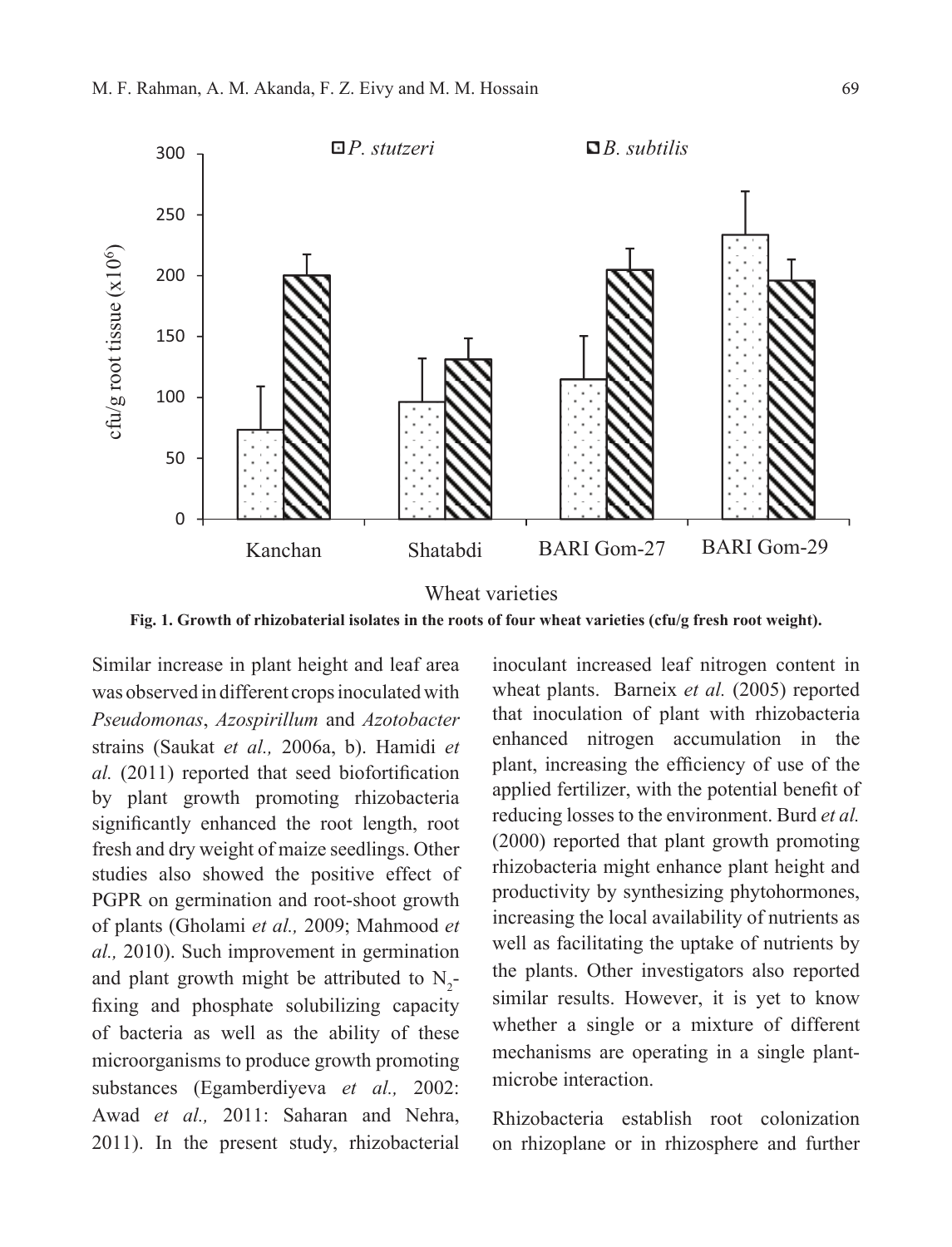express their activity on host plants (Li and Kremer, 2000). Root colonization takes place at the root surface, inside of the root and/ or the rhizosphere (Weller and Thomashow, 1994). Soil moisture, soil texture, plant species, root exudates composition, and bacterial viability can influence colonization of the rhizosphere and rhizoplane (Howie and Echandi, 1983). In this study, two PGPR strains varied in their effectiveness in stimulating plant growth traits. Higher plant growth promotion was obtained in plants pretreated with *B. subtilis* than with *P. stutzeri*. This might be due to variation in the symbiotic effectiveness between species or within the same species. Till today a little studies have examined the genotypic effects of plants on PGPR-mediated plant growth promotion.

### **Conclusion**

Treatment with two PGPR strains significantly increased seed germination in var. Shatabdi and resulted in significant increase in shoot length, shoot weight, root length and root weight in all four varieties compared to uninoculated control. Both the PGPR colonized the wheat roots and significantly enhanced leaf nitrogen content. Higher plant growth promotion was always obtained in plants pretreated with *B. subtilis* than with *P. stutzeri*. It may be concluded that application of PGPR inoculants for biofertilization could be an attractive option to reduce the use of chemical fertilizers in wheat. Further studies are required to elucidate the exact mechanisms involved in plant growth promotion in wheat by *B. subtilis* and *P. stutzeri*.

### **Acknowledgments**

This study was part of the project, "Microbial priming for plant growth promotion, disease suppression and abiotic stress tolerance in wheat" funded by University Grant Commission through Research Management Committee (RMC) of Bangabandhu Sheikh Mujibur Rahman Agricultural University, Gazipur, Bangladesh.

### **References**

- Awad, N. M., A. A. Abd El-Kader, M. Attia and A. K. Alva. 2011. Effects of nitrogen fertilization and soil inoculation of sulfuroxidizing or nitrogen-fixing bacteria on onion plant growth and yield. *Int. J. Agron.* 2011: 6.
- Barneix, A. J., M. I. Saubidet, N. Fatta and M. Kade. 2005. Effect of rhizobacteria on growth and grain protein in wheat. Agronomy for Sustainable Development, Springer Verlag/EDP Sciences/INRA, 2005 25: Pp. 505-511.
- BBS. 2016. Yearbook of Agricultural Statistics-2016. Bangladesh Bureau of Statistics (BBS), Ministry of Planning, Government of the People's Republic of Bangladesh.
- Bramner, J. M and D. R. Keeney. 1965. Stem distillation methods for determination of ammonium in Kjeldahl analysis of soils. *Commun. Soil. Sci. Plant Anal.* 3:159-165.
- Burd, G. I., D. G. Dixon and B. R. Glick. 2000. Plant growth promoting bacteria that decrease heavy metal toxicity in plants. *Can. J. Microbiol*. 46: 237–245.
- Egamberdieva, D., D. Juraeva, L. Gafurova and G. Höflich. 2002. Promotion of plant growth of maize by plant growth promoting bacteria in different temperatures and soils. In Proc. of 25th Annual Southern Conservation Tillage Conference for Sustainable Agriculture. Auburn, AL 24-26 June 2002. Special Report no. 1. Alabama Agric. Expt. Stn.RT and Auburn University, AL 36849. USA.
- Gholami, A., S. Shahsavani. and S. Nezarat. 2009. The effect of plant growth promoting